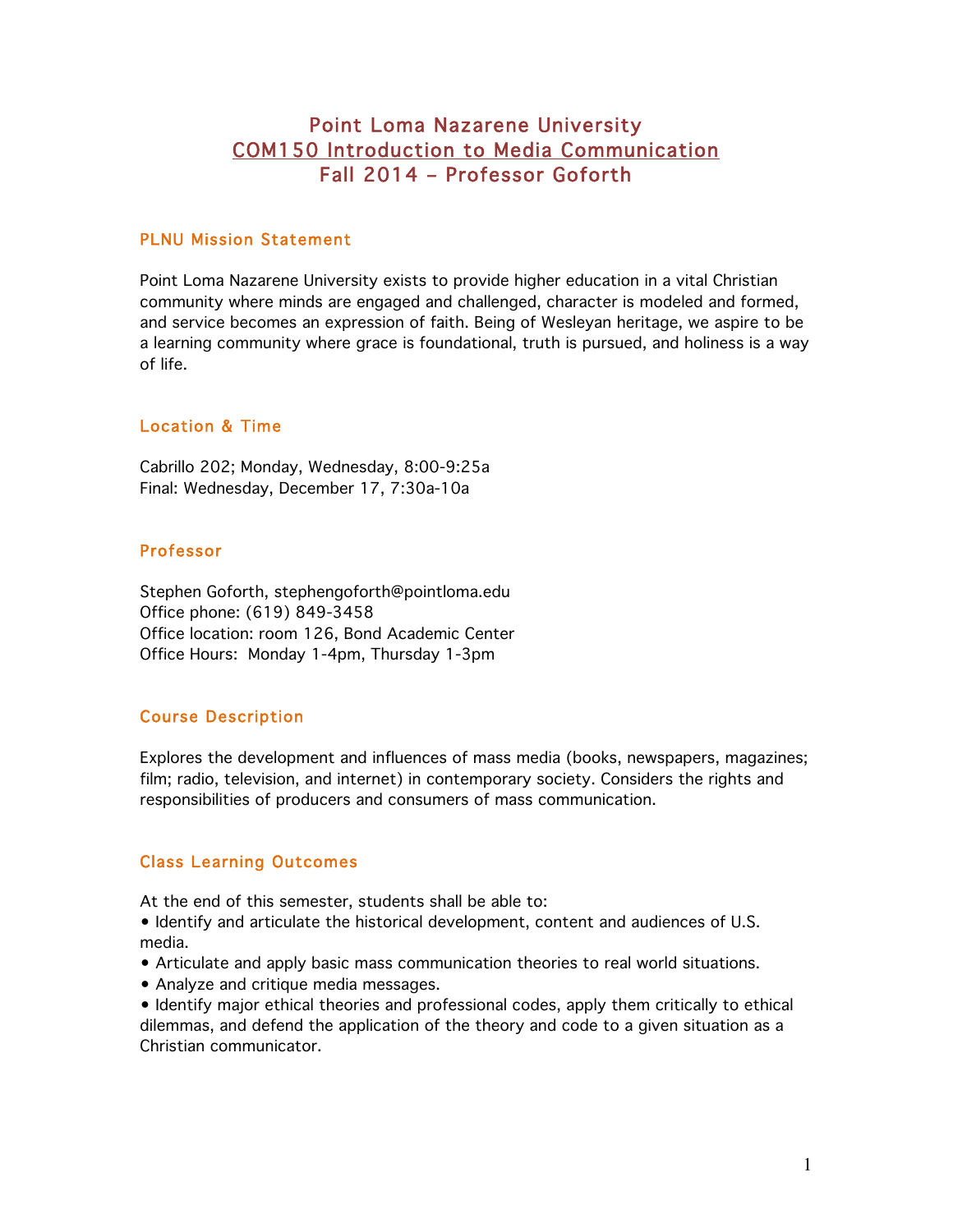## Text and Articles

Articles and links will be posted on Canvas related to our discussions throughout the semester. You will be responsible for knowing the material for tests and completing any assignments given out any day you miss. If you miss an in-class exercise for an unexcused absence, you will be given a zero. These quizzes and exercises cannot be made up.

Our text for the class: Media Shift: Journalism in a Connected World, Stephen Goforth,  $3^{nd}$  Edition (2012).

## Criterion for Success

Total points obtained on each of the areas listed in grading will be converted based on the indicated percentage and your final grade will be computed based on the following scale:

| A  | 90 – 100%          |
|----|--------------------|
| B  | 80 - 89%           |
| C  | 70 - 79%           |
| D  | $60 - 69%$         |
| F. | <b>Below - 60%</b> |

Breakdown of Grading Percentages:

| Quizzes & Exercises          | 44% |
|------------------------------|-----|
| Three tests                  | 35% |
| Final                        | 10% |
| Attendance and Participation | 10% |
| Extra Credit                 | 1%  |

No grades will be given over the phone or by e-mail.

#### Participation

This course requires your active involvement. If you want to learn as much as possible, you should come to class ready to initiate ideas, share relevant experiences, reflect on what others say, and discuss the readings, videos, etc. Strive to see other points of view and consider them critically. As a member of this class you are expected to be respectful toward others and their views, even when they radically oppose your beliefs. Listen respectfully to others but don't shy away from expressing your own ideas. Don't be afraid to wade in and soak up all you can.

I'll be asking your opinion on some controversial issues. I don't want you to simply reflect back what you believe I already think. I want to hear your own opinion. Be ready to not only explain but defend your positions.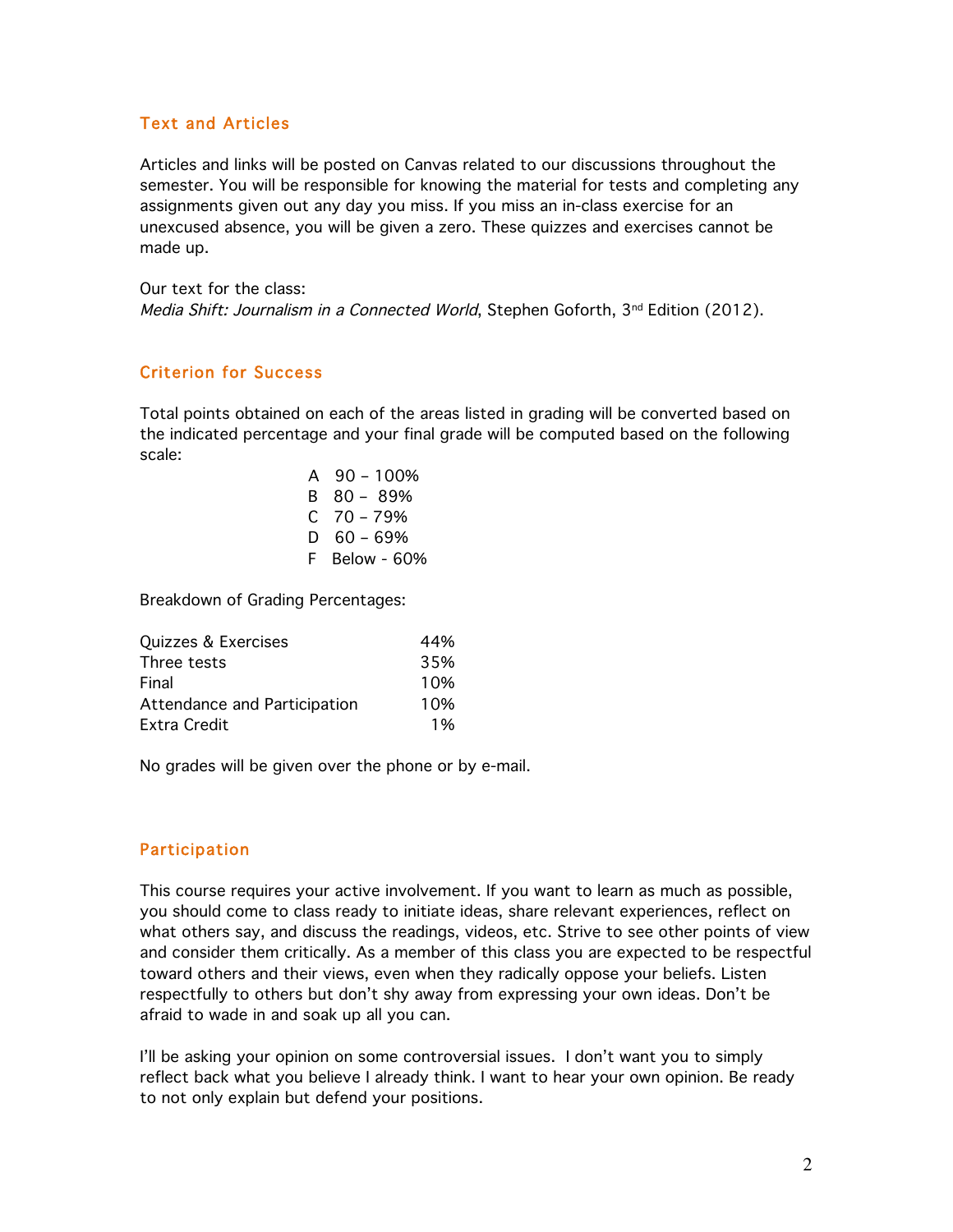#### Attendance

Missing a class means losing points for attendance, participation and in class work. If you must miss a class for a valid reason (illness, family emergency, school activity etc) then documentation will be required.

Tardiness disrupts the class environment and hinders your own learning. If you arrive after the role has been sent around for everyone to sign in, you'll be docked half of an absence. You will also lose half credit for class attendance any day you leave early.

Please read the Class Attendance section of your PLNU Catalog, carefully. If students miss more than 10% of class meetings (approx. 4 for a MWF course and 3 classes for a TTH course), faculty members may file a written report which may result in deenrollment from the course. If you miss more than 20% of class meetings (approx. 8 for a MWF course and 6 classes for a TTH course), you may be de-enrolled without notice. De-enrollment may have serious consequences on residence, athletic, and scholarship requirements; it may also necessitate a reduction or loss in your financial aid.

Articles and links will be posted on Canvas related to our discussions throughout the semester. You will be responsible for knowing the material for tests and completing any assignments given out any day you miss. If you miss an in-class exercise for an unexcused absence, you will be given a zero. These quizzes and exercises cannot be made up.

Attendance is vital to your success in this class both because of the quizzes you will need to take and the fact that the class discussion will lead to both potential essay topics as well as questions for the final exam.

#### FERPA

In compliance with federal law, neither PLNU student ID nor social security number should be used in publically posted grades or returned sets of assignments without student written permission. This class will meet the federal requirements by (each faculty member choose one strategy to use: distributing all grades and papers individually; requesting and filing written student permission; or assigning each student a unique class ID number not identifiable on the alphabetic roster.). Also in compliance with FERPA, you will be the only person given information about your progress in this class unless you have designated others to receive it in the "Information Release" section of the student portal. See Policy Statements in the undergrad student catalog.

#### Academic Accommodations

While all students are expected to meet the minimum academic standards for completion of their courses as established by the instructors, students with special needs may require academic accommodations. At Point Loma Nazarene University, students requesting academic accommodations must file documentation with the Disability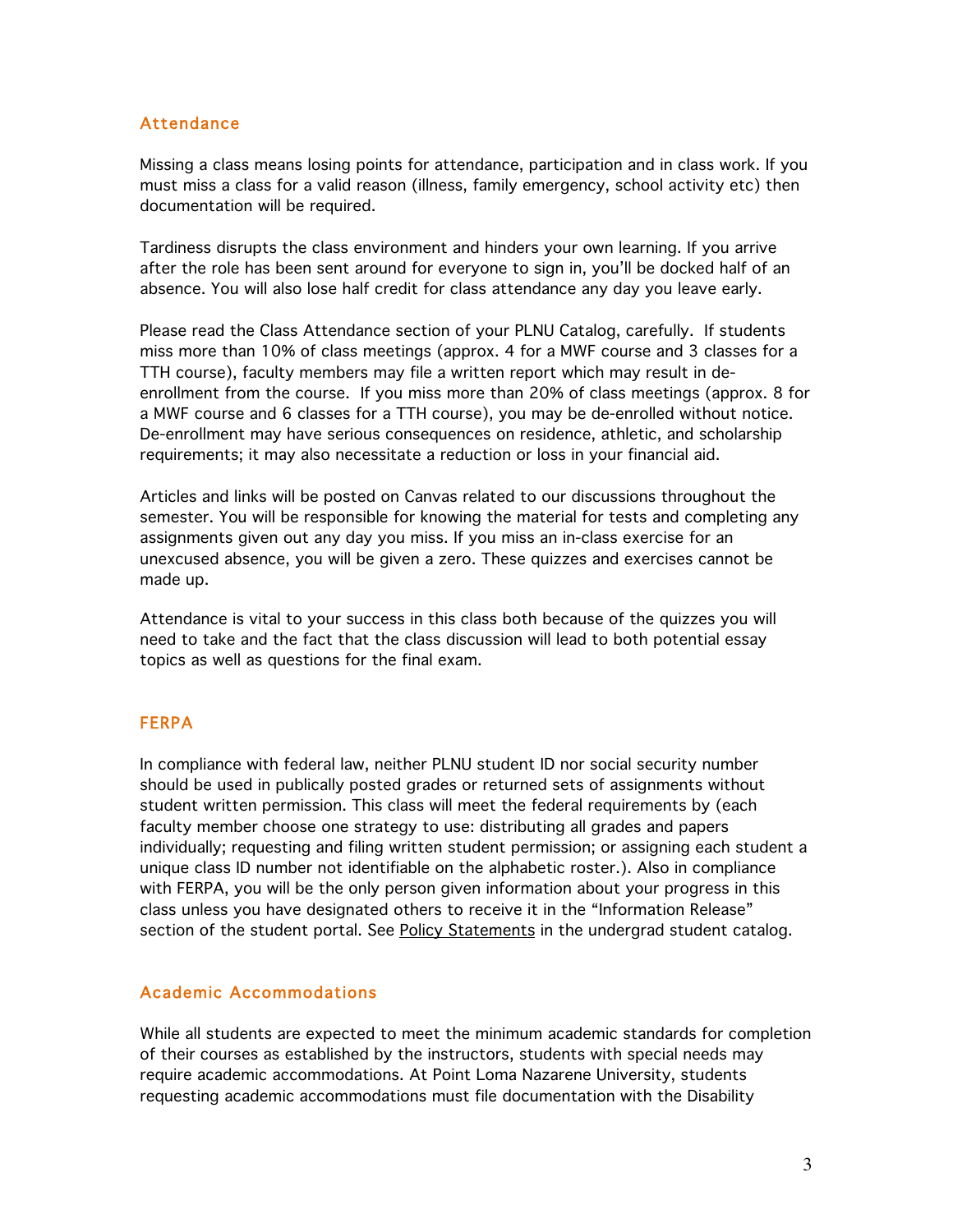Resource Center (DRC), located in the Bond Academic Center. Once the student files documentation, the Disability Resource Center contacts the student's instructors and provides written recommendations for reasonable and appropriate accommodations to meet the individual needs of the student. This policy assists the university in its commitment to full compliance with Section 504 of the Rehabilitation Act of 1973, the Americans with Disabilities (ADA) Act of 1990, and ADA Amendments Act of 2008, all of which prohibit discrimination against students with special needs and guarantees all qualified students equal access to the benefits of PLNU programs and activities.

Students have the right to appeal decisions regarding academic accommodations. In order to provide prompt and equitable resolution, the student must submit a written or verbal statement to the Director of Academic Advising who will conduct the appeal process in consultation with the Vice President for Student Development.

## Academic Honesty

The Point Loma Nazarene University community holds the highest standards of honesty and integrity in all aspects of university life. Any violation of the university's commitment is a serious affront to the very nature of Point Loma's mission and purpose.

Violations of academic honesty include cheating, plagiarism, falsification, aiding academic dishonesty, and malicious interference.

Cheating is the use of unauthorized assistance that results in an unfair advantage over other students. It includes but is not limited to: Bringing and/or using unauthorized notes, technology or other study aids during an examination; looking at other students' work during an exam or in an assignment where collaboration is not allowed; attempting to communicate with other students in order to get help during an exam or in an assignment where collaboration is not allowed; obtaining an examination prior to its administration; allowing another person to do one's work and submitting it as one's own; submitting work done in one class for credit in another without the instructor's permission.

Plagiarism is the use of an idea, phrase or other materials from a source without proper acknowledgment of that source. It includes but is not limited to: The use of an idea, phrase, or other materials from a source without proper acknowledgment of that specific source in a work for which the student claims authorship; the misrepresentation and/or use of sources used in a work for which the student claims authorship; the use of papers purchased online as all or part of an assignment for which the student claims authorship; submitting written work, such as laboratory reports, computer programs, or papers, which have been copied from the work of other students, with or without their knowledge and consent.

Falsification is the alteration of information or forging of signatures on academic forms or documents. It includes but is not limited to: using improper methods of collecting or generating data and presenting them as legitimate; altering graded work and submitting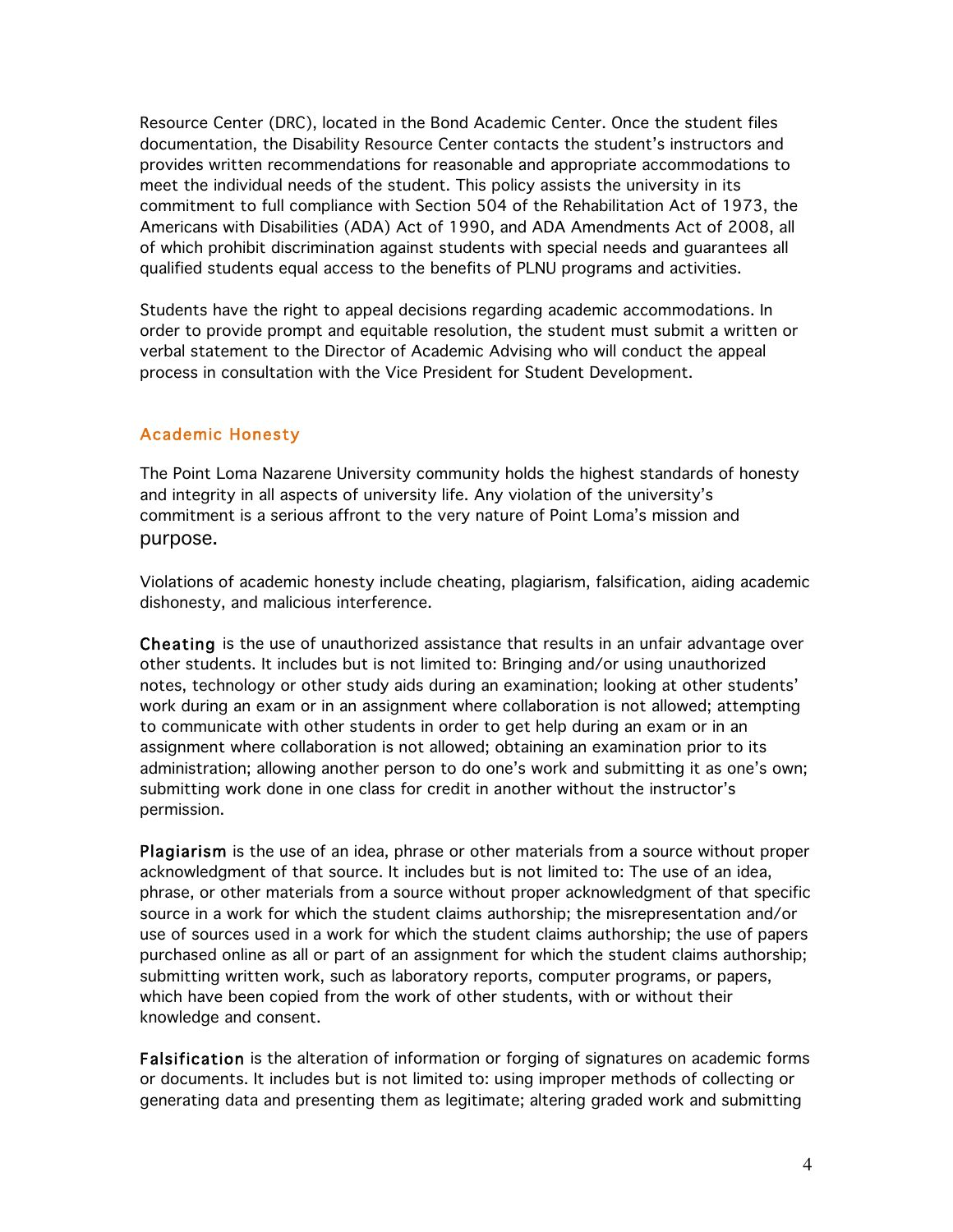it for re-grading; falsifying information on official academic documents such as drop/add forms, incomplete forms, petitions, recommendations, letters of permission, transcripts or any other university document; misrepresenting oneself or one's status in the university.

Aiding academic dishonesty is assisting another person in violating the standards of academic honesty. It includes but is not limited to: Allowing other students to look at one's own work during an exam or in an assignment where collaboration is not allowed; providing information, material, or assistance to another person knowing that it may be used in violation of academic honesty policies; providing false information in connection with any academic honesty inquiry.

Malicious intent is misuse of academic resources or interference with the legitimate academic work of other students. It includes but is not limited to: removing books, journals or pages of these from the library without formal checkout; hiding library materials; refusing to return reserve readings to the library; damaging or destroying the projects, lab or studio work or other academic product of fellow students.

A student remains responsible for the academic honesty of work submitted in PLNU courses and the consequences of academic dishonesty beyond receipt of the final grade in the class and beyond the awarding of the diploma. Ignorance of these catalog policies will not be considered a valid excuse or defense. Students may not withdraw from a course as a response to a consequence.

#### Response Procedure

The following response procedure is recommended to faculty who discover a violation of academic honesty:

- 1. Fact-finding: The faculty member should attempt to speak or otherwise communicate informally with the student as a first step.
- 2. Communication of Consequence: Once the violation is discovered, the instructor should send a written communication to the student regarding the incident and the consequences. Instructors can give students an "F" on a specific assignment or an "F" in the course as a consequence of violations of academic honesty.
- 3. Internal Communication: The instructor should send a report of the incident to the department chair or school dean, the college dean, the Vice President for Student Development and the Vice Provost for Academic Administration. The report should include a description of the violation, the action taken, and evidence of the violation. The official record of the incident is maintained by the Office of the Vice President for Student Development.
- 4. Further action: Prior instances of misconduct under this or other student conduct policies should be considered in determining disciplinary action for a present violation. As the Vice President for Student Development and the appropriate college dean consult, if additional action seems necessary it would be taken after consultation with the reporting instructor and communicated in writing to the student. Depending upon the seriousness of the incident or pattern of incidents, further actions can include probation, suspension or expulsion.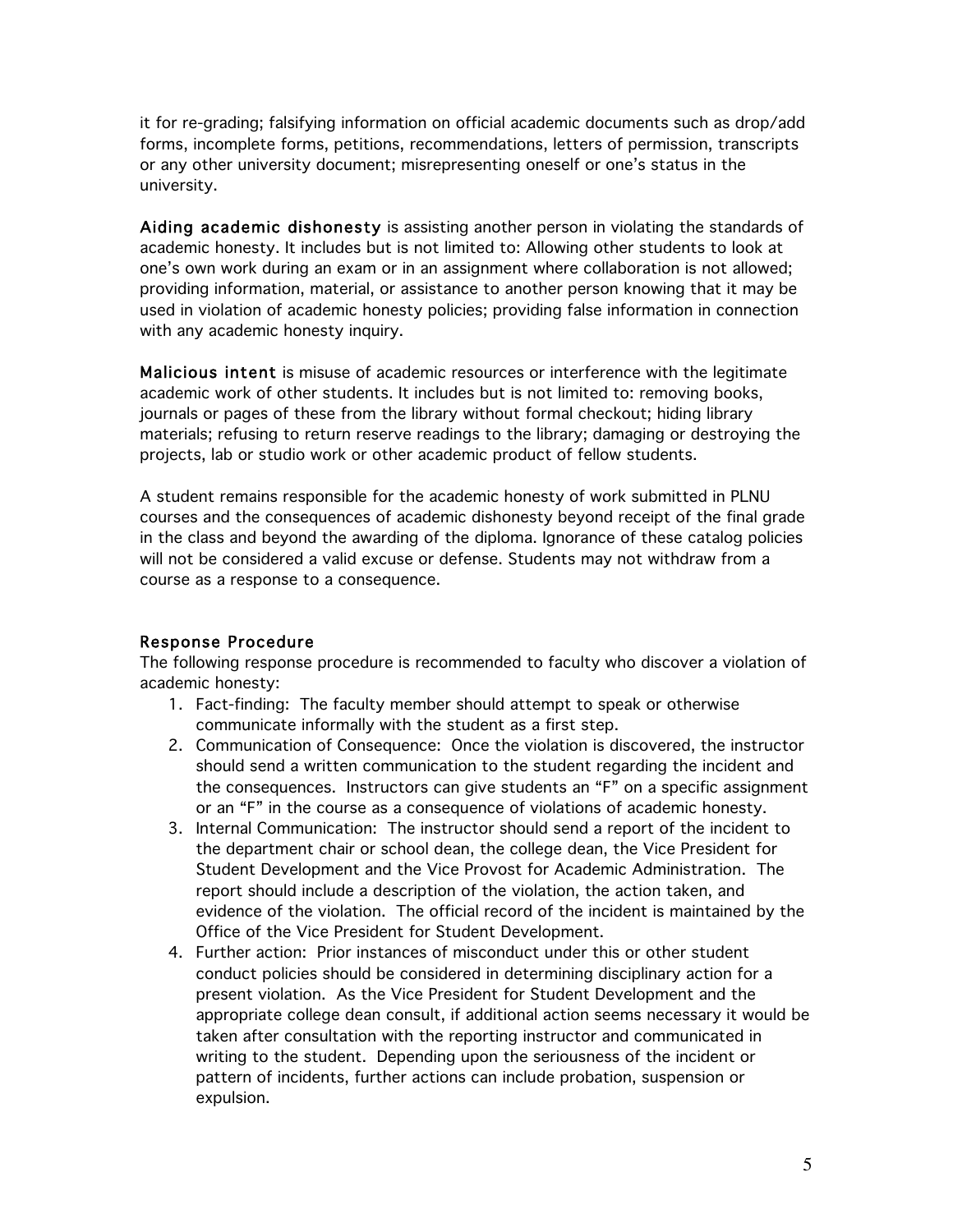## Appeal Procedure

The following appeal procedure should be used by a student who wishes to appeal consequences associated with a finding of academic dishonesty:

- 1. Instructor: The student should present a written appeal of the penalty to the instructor involved. The instructor should respond in writing, with a copy of the response also sent to the department chair.
- 2. Department Chair or School Dean: In the event that satisfactory resolution to the appeal is not achieved between the student and the instructor, the student may submit the appeal in writing to the department chair or school dean, who will review the appeal and send a written ruling to the student and instructor.
- 3. College Dean: Student appeals not resolved at the departmental or school level should be taken to the appropriate college dean for review. The college dean will review the appeal and send a written ruling to the student, instructor and department chair or school dean.
- 4. Administrative Committee: Student appeals not resolved at the college dean level can be submitted to an administrative committee including an academic administrator of the student's choice, the Provost or a designee, the Vice Provost for Academic Administration, and the Vice-President for Student Development or a designee. The appeal decision reached by this committee is final.

Revision based on review academic honesty policies at Purdue University, University of Notre Dame, Wheaton College, Azusa Pacific University and The University of Rochester. Definitions based on those at The University of Rochester and used by permission.

#### LJML Academic Honesty Policy

The LJML Department deems intellectual and academic integrity critical to academic success and personal development; therefore, any unethical practice will be detrimental to the student's academic record and moral character. Students who present the work of others as if it were their own commit plagiarism. Presenting another's work as one's own includes, but is not limited to, borrowing another student's work, buying a paper, and using the thoughts or ideas of others as one's own (using information in a paper without citation). Plagiarized work will result in a failing grade for the assignment and possibly for the course. In either event, a written report will be filed with the department chair and the area dean. The dean will review the report and submit it to the Provost and the Vice President for Student Development. It will then be placed in the student's academic file.

# Maintaining Class Schedule via Online Registration

Students must maintain their class schedules. Should a student need arise to drop a course, they are responsible to drop the course (provided the drop date meets the stated calendar deadline established by the university) and to complete all necessary